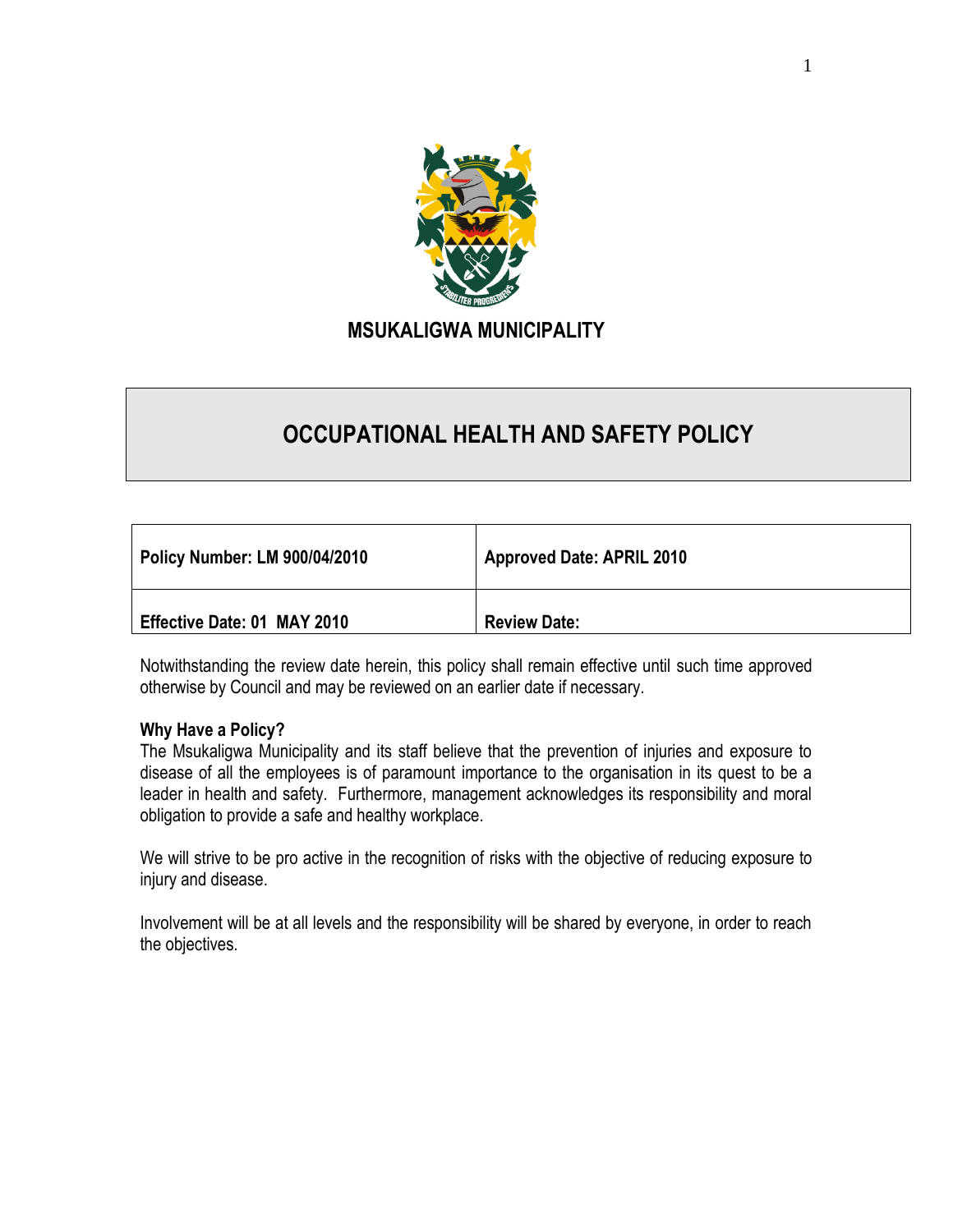## **THE POLICY**

## **1. PREAMBLE**

The need for the policy stems from the Occupational Health and Safety Act, 1993 which requires employers, including municipalities, amongst other things to develop and adopt an occupational health and safety policy.

Furthermore, this policy is intended to create a framework for decision making in respect of human resources management in as far as occupational health and safety is concerned in the municipality.

To comply with the conditions relating to the Occupational Health and Safety Act, Act 85 of 1993 regarding the issue and control of safety equipment/protective clothing as well as to compile a policy on the issue and control of other clothing and uniforms which is not legally compulsory

The policy is intended to:

- (a) Promote and maintain the highest degree of physical, mental and social wellbeing of workers.
- (b) Prevent amongst workers, ill health caused by their working conditions.
- (c) Place and maintain workers in a working environment that is adapted to their individual physiological and psychological conditions.
- (d) Protect workers from factors adverse to their health.
- (e) Promote and maintain working environment that is free from harassment.

## **2. DEFINITIONS**

- **"hazard"** means a source of or exposure to danger
- **"health and safety committee"** means a committee established under section 19 of Occupational Health and Safety Act, No 85 of 1993,
- **"healthy"** means free from illness or injury attributable to occupational causes
- **"incident"** means an incident as contemplated in section 24 of Occupational Health and Safety Act,
- **"Issue"** means personal safety equipment/protective clothing as well as other clothing and uniforms not compulsory by law.
- **"machinery"** means any article or combination of articles assembled, arranged or connected and which is used or intended to be used for converting any form of energy to performing work, or which is used or intended to be used, whether incidental thereto or not, for developing, receiving, storing, containing, confining, transforming, transmitting, transferring or controlling any form of energy,
- **"medical surveillance"** means a planned programme of periodic examination (which may include clinical examinations, biological monitoring or medical tests) of employees by an occupational health practitioner, or in prescribed cases, by an occupational medicine practitioner"
- **"occupational health"** means including occupational hygiene, occupational medicine and biological monitoring,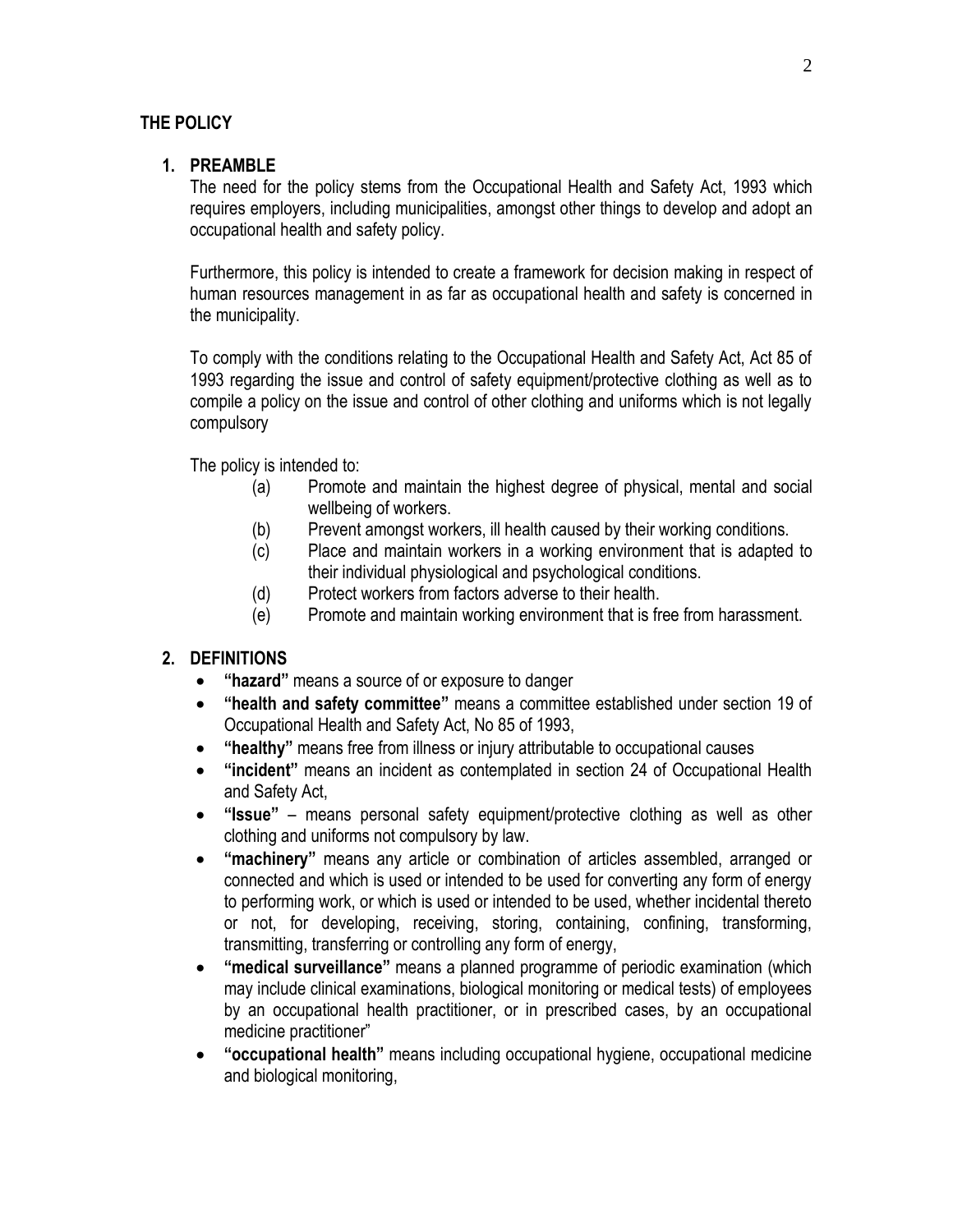- **"occupational heath practitioner"** means an occupational medicine practitioner or a person who holds a qualification in occupational health recognised as such by the South African Medical and Dental Council as referred to in the Medical, Dental and Supplementary Health Service Professions Act, 1974 (Act No.56 of 1974) or South African Nursing Council as referred to in the Nursing Act, 1978 (Act No.50 of 1978),
- **"occupational hygiene"** means the anticipation, recognition, evaluation and control of conditions arising in or from the workplace, which may cause illness or adverse health effects to persons,
- **"risk"** means the probability that injury or damage will occur.
- **"safe"** means free from any hazard.
- All terminology not defined under clause 2 of this policy shall bear the same meaning as in the applicable legislation.

# **3. LEGAL FRAMEWORK**

- Basic Conditions of Employments Act (Act 75 of 1997)
- Labour Relations Act (Act 66 of 1995)
- Municipal Systems Act (Act 32 of 2000)
- Municipal Finance Management Act (Act 56 of 2003)
- Locally negotiated agreements (LLF Resolutions)
- Occupational Health and Safety Act (Act 85 of 1993 + Regulations)
- Compensation for Occupational Injury and Diseases (Act 85 of 1993)
- Medical, Dental and Supplementary Health Service Professions Act, 1974 (Act No.56 of 1974) or South African Nursing Council as referred to in the Nursing Act, 1978 (Act No.50 of 1978)

## **4. SCOPE AND APPLICATION**

This policy applies to all employees of Msukaligwa Municipality.

# **5. OBJECTIVES OF POLICY**

- To implement an Occupational Health and Safety Programme
- To be aware of all risks and changes in risk factors in areas regarded as high risk
- To stay abreast of legislative requirements and to meet them as far as is reasonably practicable
- To train everyone in the municipality on matters pertaining to their work and the associated risks involved
- To ensure the knowledge and information available is adequate to achieve these objectives
- To continually evaluate health and safety programmes, adapting them as and when problems are identified.
- To partake actively in the accident/incident prevention programme.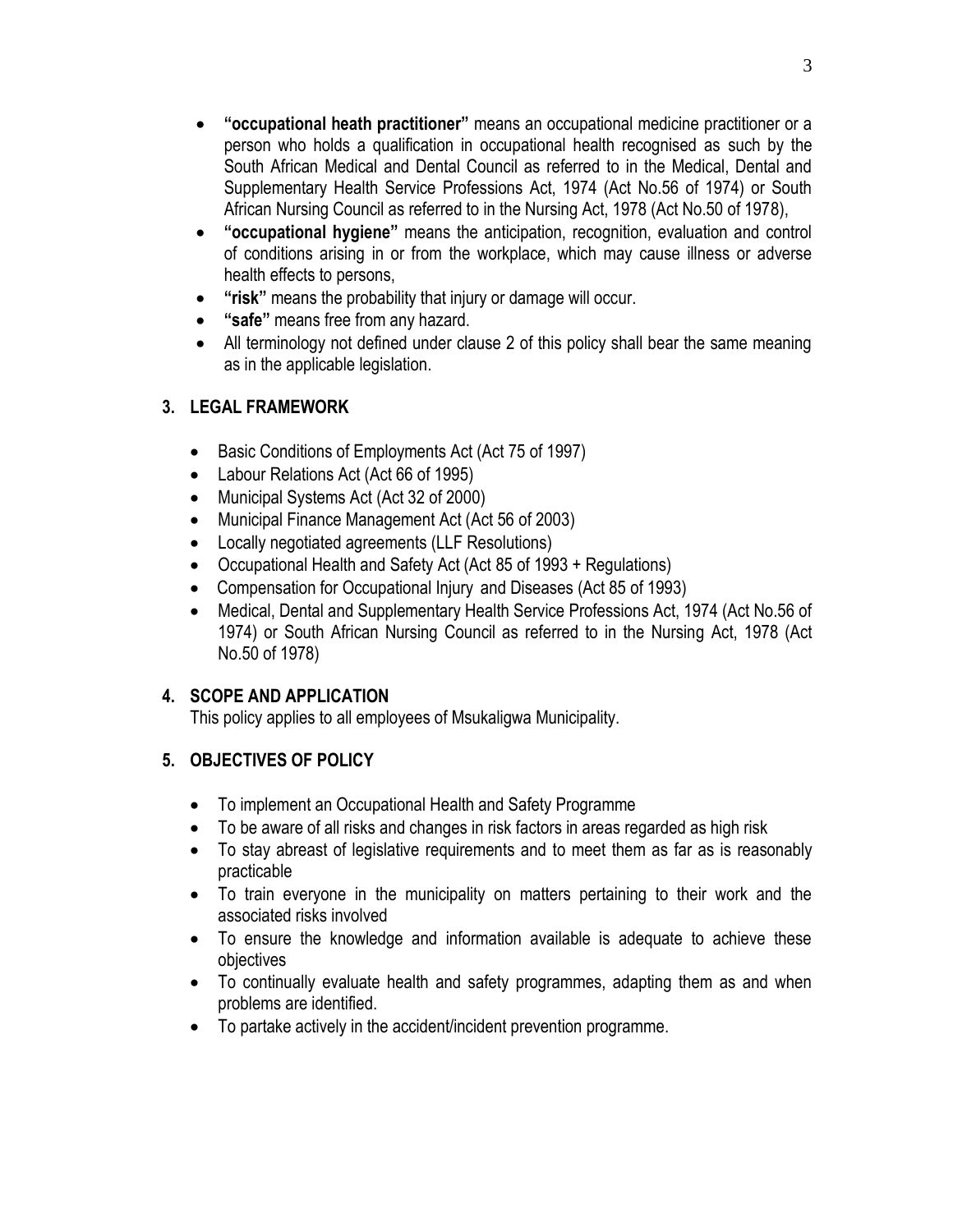## **6. POLICY CONTENT**

#### **6.1 Medical Surveillance Programme**

A Medical Surveillance Programme is used to identify and record the presence of any occupational disease and the degree of exposure. The information is used to ensure that the health of the employee will not be compromised by placement in a particular job.

Employees who have a health condition which will or could be compromised will not be placed in high risk areas. General health information, not required for the job, is used to identify health needs and the health care that the individual would require.

## *6.1.1 Pre-employment examination (PEM)*

Certain employees will undergo a pre-employment medical examination prior to being appointed to a position. The position being filled will determine whether an examination is needed. The selection criteria will be the risks involved, determined by the job and results kept confidential. The inherent medical requirements will be used to ensure non-discrimination results.

A declaration will be signed by the prospective employee to accepting the conditions of the Medical Surveillance Programme and any resulting testing required.

The Manager will be notified of the suitability of the prospective employee.

## *6.1.2 Periodic Screenings (PS)*

Employees working in specific areas or shifts will undergo screening at various intervals, depending on the health risk profile to risk – e.g. drivers will be examined annually. A certificate of fitness will be issued.

## *6.1.3 Transfer Screenings (TS)*

Employees are only screened for the job they are initially placed in. This means that they will not necessarily be suitable to work in another area, except if they are required to be multi-skilled and work in all areas. Thus any employee requiring or applying for transfer would first undergo an assessment to ensure suitability.

#### **6.2 Legislative Compliance**

The Council will follow all aspects of the Occupational Health and Safety Act no. 85 of 1993 and its Regulations, including any other mentioned documents (i.e. SABS codes). Where specific compliance or risk exists, company rules and procedures will apply.

Any training done with respect to the legislation or company health and safety programme, policies and procedures will be noted and kept on file. Any person who does not adhere to this legislation will be guilty of an offence and thus be disciplined according to the disciplinary code.

#### **6.3 Injury Reporting**

In terms of the Occupational Health & Safety Act no. 83 of 1993, all injuries and incidents must be reported immediately or as soon as practically possible, for assessment,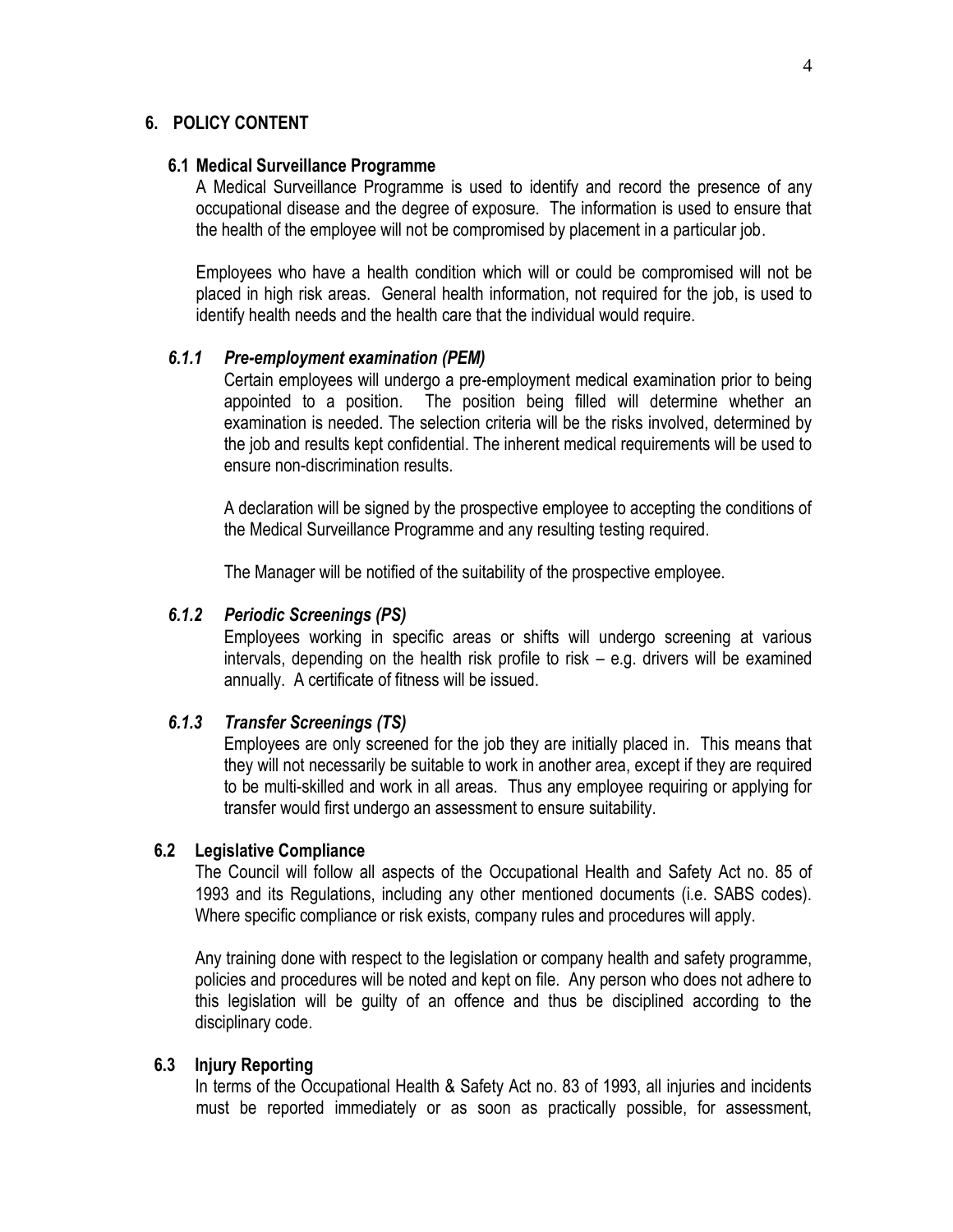recording; or possibly investigation.

#### **6.4 Wearing of Personal Protective Clothing (PPC) and PPE**

Various occupations will be identified in the job specification as requiring PPC to be worn by the employees. Employees will be required to sign for the PPC, to follow the procedure and undergo training required for correct usage.

Where Safety clothing or equipment has been issued, it will be seen as an offence if these are not worn at all times, and thus disciplinary action, according to the disciplinary code, will be taken on non-compliance. *Refer to PPE policy of Msukaligwa Municipality and or the rules hereunder*.

### **6.5 Hazardous Chemical Substance In Daily Use**

Material Safety Data Sheets will be available regarding the safe use, storage etc, of all chemical substances in use on site. Each department will have the relevant information in an accessible file and ensure the necessary training, according to Section 13 of the Occupational Health & Safety Act & Regulations, is given to all.

#### **6.6 Health and Safety Procedures**

#### *6.6.1 Workplace Safety and Protective Clothing Rules*

Your safety is the constant concern of Msukaligwa Municipality. Every precaution must be taken to provide a safe workplace. Occupational Health and Safety Officer makes regular inspections and holds regular safety meetings. He or She also meets with management to plan and implement further improvements in our safety program. Common sense and personal interest in safety are still the greatest guarantees of your safety at work, on the road, and at home. We take your safety seriously and any willful or habitual violation of safety rules will be considered cause for disciplinary actions. Msukaligwa Municipality is sincerely concerned for the health and well being of each member employee.

The cooperation of every employee is necessary to make Msukaligwa Municipality a safe place in which to work. Help yourself and others by reporting unsafe conditions or hazards immediately to your supervisor or to a member of the safety committee. Give earnest consideration to the rules of safety presented to you by poster signs, discussions with your supervisor, posted department rules, and regulations published in the safety booklet. Begin right by always thinking of safety as you perform your job, or as you learn a new one.

- **(a) Accident reporting:** Any injury at work—no matter how small—must be reported immediately to your supervisor and receive first aid attention. Serious conditions often arise from small injuries if they are not cared for at once.
- **(b) Specific safety rules and guidelines:** To ensure your safety, and that of your coworkers, please observe and obey the following rules and guidelines:
	- $\circ$  Observe and practice the safety procedures established for the job.
	- $\circ$  In case of sickness or injury, no matter how slight, report at once to your supervisor. In no case should an employee treat his own or someone else's injuries or attempt to remove foreign particles from the eye.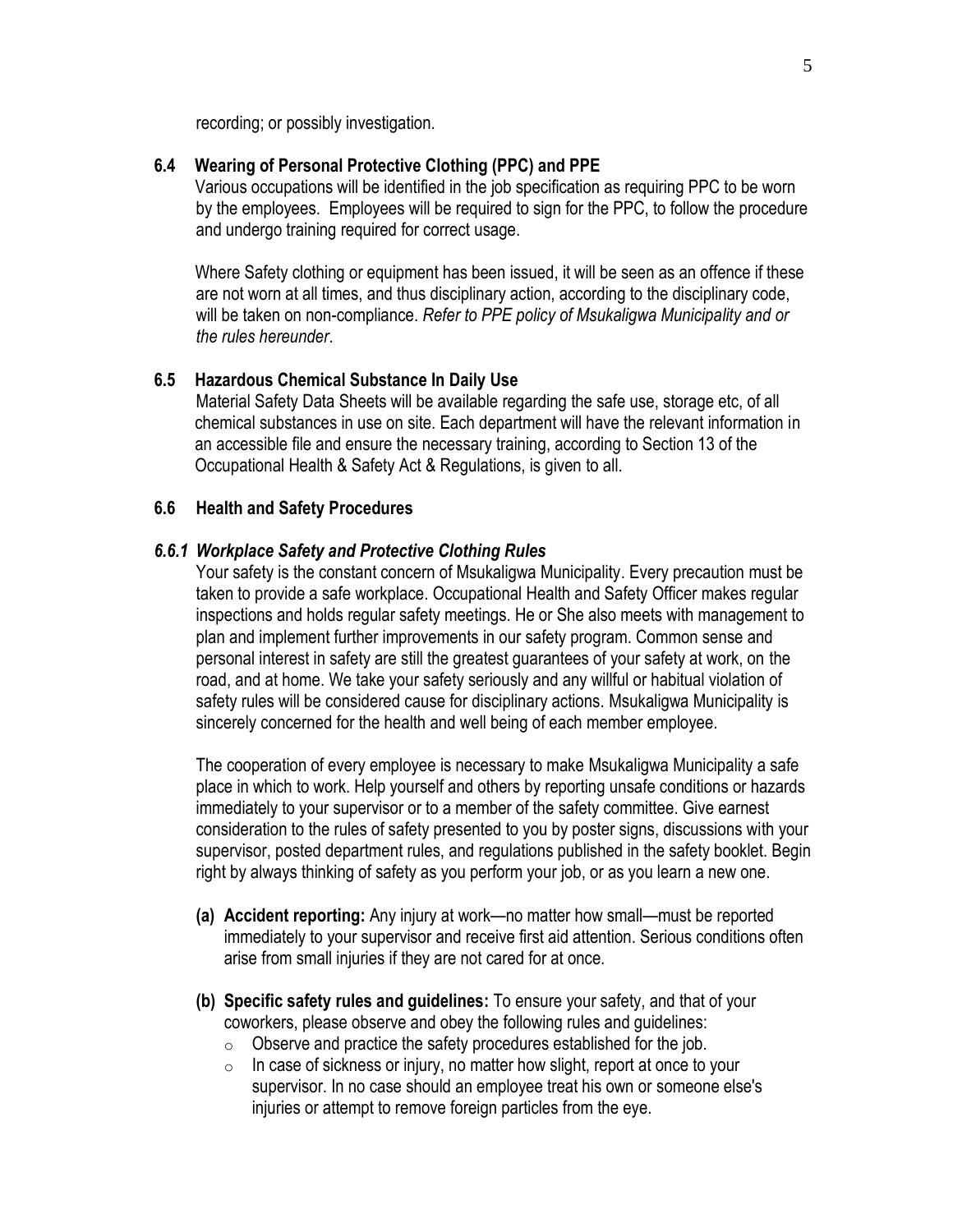- $\circ$  In case of injury resulting in possible fracture to legs, back, or neck, or any accident resulting in an unconscious condition, or a severe head injury, the employee is not to be moved until medical attention has been given by authorized personnel.
- o Do not wear loose clothing or jewellery around machinery. It may catch on moving equipment and cause a serious injury.
- $\circ$  Never distract the attention of another employee, as you might cause him or her to be injured. If necessary to get the attention of another employee, wait until it can be done safely.
- $\circ$  Where required, you must wear protective equipment, such as goggles, safety glasses, masks, gloves, hair nets, etc.
- $\circ$  Safety equipment such as restraints, pull backs, and two-hand devices are designed for your protection. Be sure such equipment is adjusted for you.
- $\circ$  Pile materials, skids, bins, boxes, or other equipment so as not to block aisles, exits, fire fighting equipment, electric lighting or power panel, valves, etc. FIRE DOORS AND AISLES MUST BE KEPT CLEAR.
- $\circ$  Keep your work area clean.
- $\circ$  Use compressed air only for the job for which it is intended. Do not clean your clothes with it and do not fool with it.
- o Observe smoking regulations.
- $\circ$  Shut down your machine before cleaning, repairing, or leaving.
- $\circ$  Tow motors and lift trucks will be operated only by authorized personnel. Walktype lift trucks will not be ridden and no one but the operator is permitted to ride the tow motors. Do not exceed a speed that is safe for existing conditions.
- $\circ$  Running and horseplay are strictly forbidden.
- $\circ$  Do not block access to fire extinguishers.
- $\circ$  Do not tamper with electric controls or switches.
- $\circ$  Do not operate machines or equipment until you have been properly instructed and authorized to do so by your supervisor.
- $\circ$  Do not engage in such other practices as may be inconsistent with ordinary and reasonable common sense safety rules.
- o Report any UNSAFE condition or acts to your supervisor.
- o HELP TO PREVENT ACCIDENTS.
- $\circ$  Use designated passages when moving from one place to another; never take hazardous shortcuts.
- $\circ$  Lift properly—use your legs, not your back. For heavier loads, ask for assistance.
- $\circ$  Do not adjust, clean, or oil moving machinery.
- $\circ$  Keep machine guards in their intended place.
- $\circ$  Do not throw objects.
- $\circ$  Clean up spilled liquid, oil, or grease immediately.
- $\circ$  Wear hard sole shoes and appropriate clothing. Shorts or mini dresses are not permitted.
- $\circ$  Place trash and paper in proper containers and not in cans provided for cigarette butts.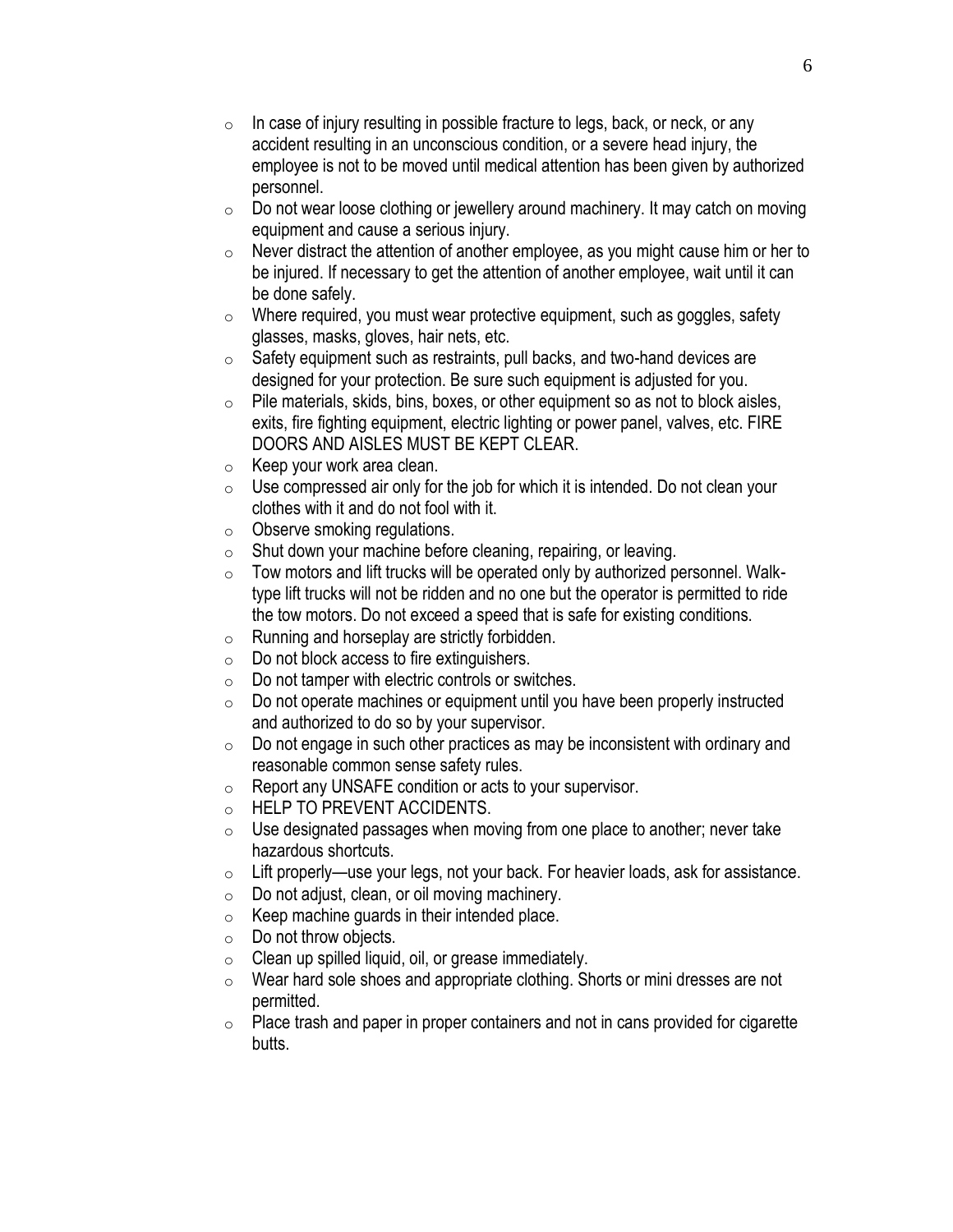- **(c) Safety checklist:** It's every employee's responsibility to be on the lookout for possible hazards. If you spot one of the conditions on the following list—or any other possible hazardous situation—report it to your supervisor immediately.
	- $\circ$  Slippery floors and walkways
	- $\circ$  Tripping hazards, such as hose links, piping, etc.
	- $\circ$  Missing (or inoperative) entrance and exit signs and lighting
	- $\circ$  Poorly lighted stairs
	- $\circ$  Loose handrails or guard rails
	- o Loose or broken windows
	- $\circ$  Dangerously piled supplies or equipment
	- $\circ$  Open or broken windows
	- o Unlocked doors and gates
	- $\circ$  Electrical equipment left operating
	- $\circ$  Open doors on electrical panels
	- o Leaks of steam, water, oil, etc.
	- o Blocked aisles
	- o Blocked fire extinguishers, hose sprinkler heads
	- o Blocked fire doors
	- $\circ$  Evidence of any equipment running hot or overheating
	- o Oily rags
	- $\circ$  Evidence of smoking in non-smoking areas
	- o Roof leaks
	- $\circ$  Directional or warning signs not in place
	- $\circ$  Safety devices not operating properly
	- o Machine, power transmission, or drive guards missing, damaged, loose, or improperly placed
- **(d) Safety equipment:** Your supervisor will see that you receive the protective clothing and equipment required for your job. Use them as instructed and take care of them. You will be charged for loss or destruction of these articles only when it occurs through negligence.
- **(e) Safety shoes:** Msukaligwa Municipality will designate which jobs and work areas require safety shoes. Under no circumstances will an employee be permitted to work in sandals or open-toe shoes. A reliable safety shoe vendor will visit the company periodically. Notices will be posted prior to the visits.
- **(f) Safety glasses:** The wearing of safety glasses by all shop employees is mandatory. Strict adherence to this policy can significantly reduce the risk of eye injuries.
- **(g) Seat belts:** All employees must use seat belts and shoulder restraints (if available) whenever they operate a vehicle on Msukaligwa Municipality business. The driver is responsible for seeing that all passengers in front and rear seats are buckled up.
- **(h) Good housekeeping.** Your work location should be kept clean and orderly. Keep machines and other objects (merchandise, boxes, shopping carts, etc.) out of the center of aisles. Clean up spills, drips, and leaks immediately to avoid slips and falls.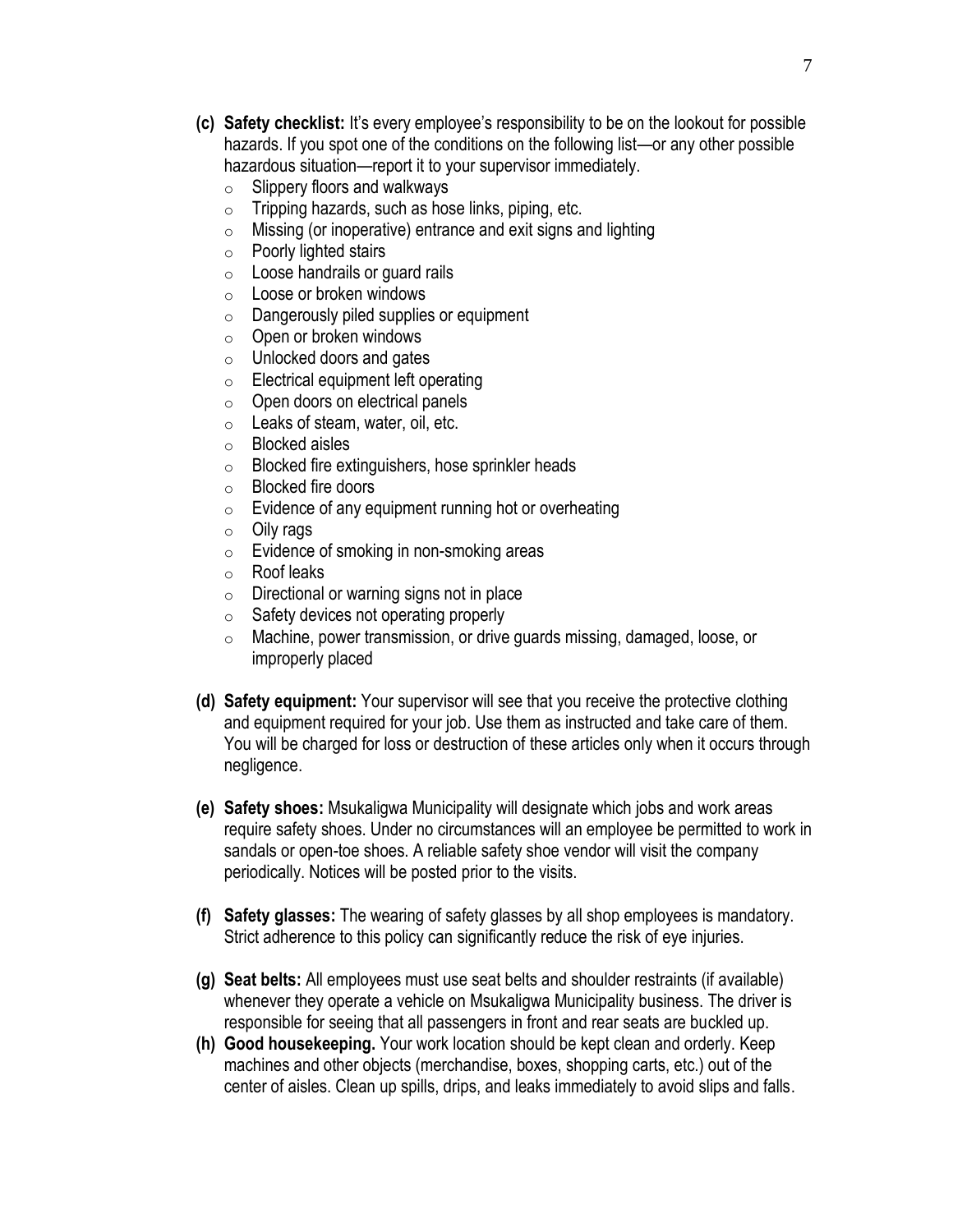Place trash in the proper receptacles. Stock shelves carefully so merchandise will not fall over upon customer contact.

- **(i) Wear and use of issues:** Employees are compelled to wear and use the relevant issues. Departmental Heads are responsible as stipulated in Section 16(2) of Act 85 of 1993. Supervisors, Occupational Health Safety Officers and safety representatives will continuously check on employees and report deviations to the relevant Manager and the Municipal Manager. No employee may use or wear issues in his/her private time or for private use.
- **(j) Cleaning:** Cleaning, washing and ironing of issues are the responsibility of the employee. Abnormal circumstances can be referred to the Municipal Manager or his assignee for consideration.
- **(k) Ownership:** All issues issued for a specific cycle remain the property of the Council during that cycle. All issues of equipment remain the property of the Council and must be marked in such a way that the date of issue can be determined. When an item is replaced, such item, when replaced, will be taken in and subsequently destroyed.
- **(l) Undertaking in writing:** All employees must undertake in writing to wear and use all issues, before an issue can take place.
- **(m) Termination of service:** When an employee leaves the Council's service, Managers must see to the return or retaining of issues issued for a specific cycle as well as recovering of outstanding monies in collaboration with the Human Resources section, as determined in the employee's service contract.
- **(n) Induction training:** All new employees must be properly informed of this policy and the contents thereof, and must sign to acknowledge receipt of a copy. This policy is therefore a part of each employee's service contract and where necessary specific conditions in this regard must be additionally included in the service contract.
- **(o) Frequency/terms of issue:** Issues of overalls will be made annually according to schedules. Other issues are based on the principle of as and when needed and will therefore only be replaced when worn out. This schedules serves as determination of which equipment and clothing must be issued; the quantities that must be issued as well as the minimum life expectancy of the items issued. Proof that the items are worn out or the returning of worn out items, is compulsory before a new issue can/may be made.
- **(p) Responsibility for issues:** Employees who negligently loose or damage their issues will be held responsible.
- **(q) Disregarding of policy conditions:** Disregarding of the policy conditions will be dealt with in accordance to the existing disciplinary procedures of the Council.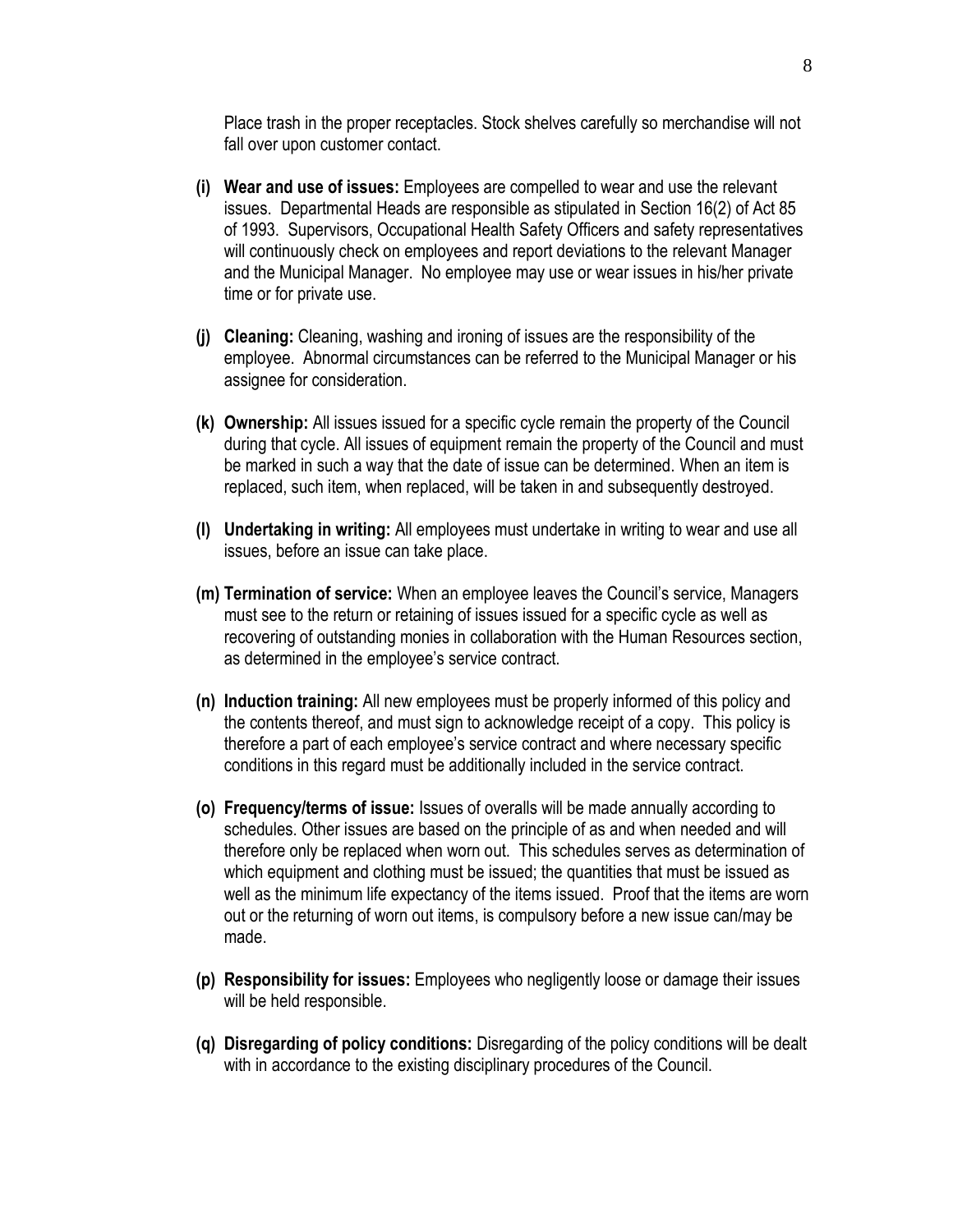#### **6.7 Working when it Rains**

Every employee who works in the open air must wear suitable protective clothing on any working day during which it rains. Depending on the level, rate or concentration of the rainfall, the supervisor concerned may require employees who work in the open air to continue working whilst it rains, provided they wear suitable protective clothing.

The supervisor concerned must evaluate the rainfall level, extent, concentration and the effect it has on the safety, health and qualitative production of employees working in the rain. Should the supervisor be of the view that the level, rate or concentration of the rainfall affects the safety, health, effectiveness or qualitative production of the employees, he/she must order work be abandoned forth with and order such employees to move to a suitable place identified by the supervisor where there is shelter.

Should the supervisor upon his/her assessment of the weather conditions be of the view that there is slim and/or no prospects of the stoppage of rainfall, he/she may instruct the employees to abandon work and return to the relevant depot, workshop or plant.

Any employee removed from a worksite in the open air due to rain may be expected to perform other duties at the depot, workshop or plant, which will not expose her/him to rain.

#### **7. IMPLEMENTATION AND MONITORING**

This policy will be implemented and effective once recommended by the Local Labour Forum and approved by Council.

All issues may only be done in terms of this policy of the agreed schedules, and the approval of the relevant Manager (Section 16(2) delegated in terms of Act 85 of 1993).

Additions, reductions or changes to the schedules must be motivated by the relevant Manager in writing to the Municipal Manager or his assignee.

Each department must keep proper record of all issues to each employee and these records must be open for audit and inspection by the Manager: Internal Audit and the Occupational Health and Safety Officer.

#### **8. COMMUNICATION**

This policy, and related information pertaining to occupational health and safety, will be communicated to all Municipal employees and Councillors using the full range of communication methods available to the municipality.

## **9. POLICY REVIEW**

This policy will be reviewed annually and revised as necessary in the light of changing conditions and the findings of surveys/studies conducted, by the Health and Safety Workplace Committee.

## **10. BUDGET AND RESOURCES**

Purchases and issues must be controlled by each Manager or his assignee as well as by the Storekeeper and Managers must budget as necessary.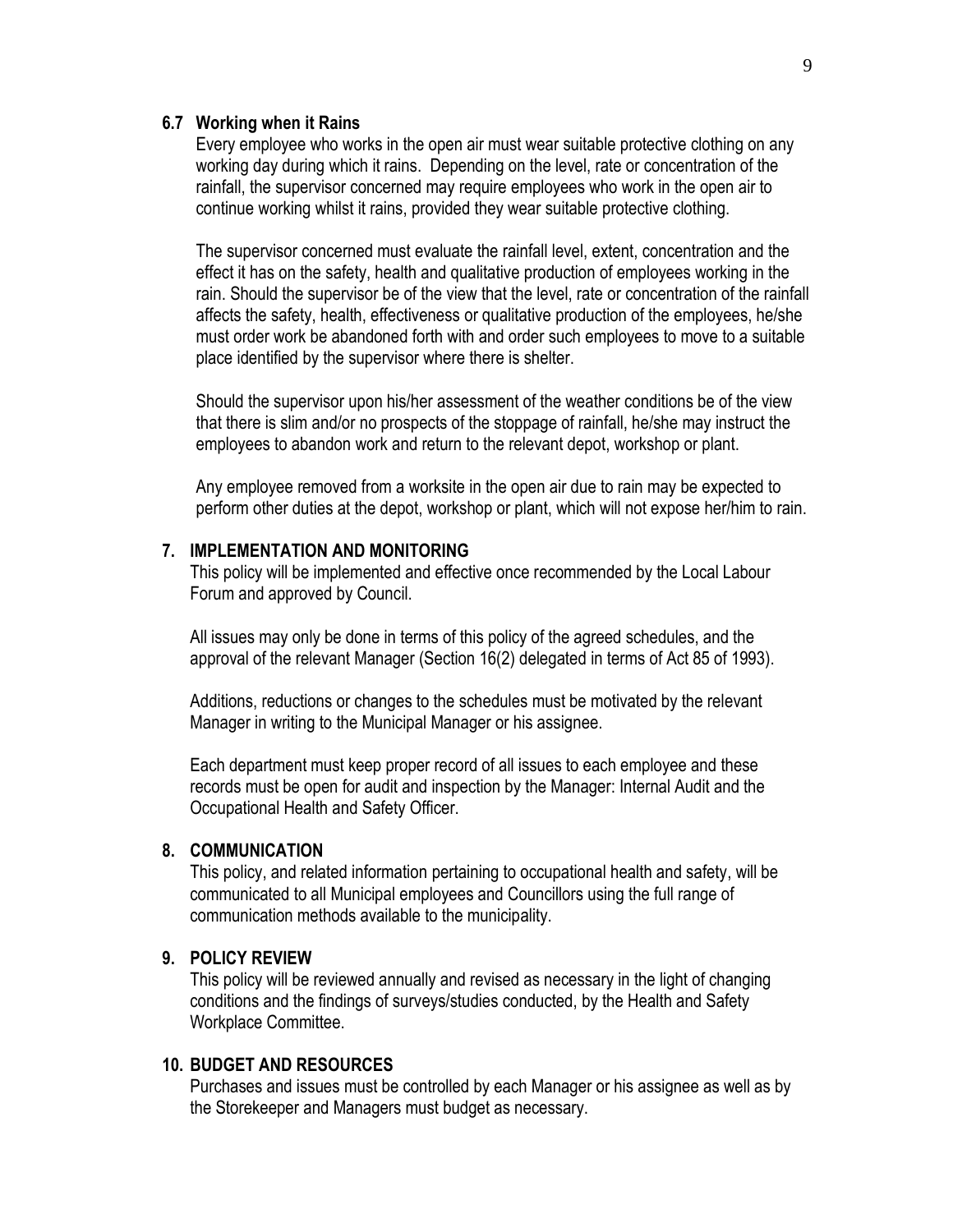# **11. ROLES AND RESPONSIBILITIES**

## *11.1 Responsibilities of Employers:*

- $\circ$  Identify potential hazards which may be present while work is being done, and any equipment is being used.
- o Ensure that plant, tools, equipment and machinery are safe, maintained in good working order and those materials and operational processes are without risk to health.
- $\circ$  Establish the precautionary measures that are necessary to protect his or her workers against the identified hazards and provide means to implement these precautionary measures in order to reduce or remove the risks associated with the hazards
- $\circ$  Provide the necessary information, instructions, training and supervision.
- o Not permit anyone to carry on with any task unless the necessary pre-measures have been taken.
- $\circ$  Take steps to ensure that every person under his control comply with the requirements of the act.
- $\circ$  Enforce the necessary control measures in the interest of health and safety.
- $\circ$  See to it that work being done and equipment being used is under the general supervision of a worker who has been trained to understand the hazards associated with the work and such a worker must ensure that the precautionary measures are implemented and maintained.
- $\circ$  Delegate responsibilities to employees appointed in terms of the Act
- o Decide if employees appointed in terms of the Act may sub‐delegate responsibilities.
- $\circ$  Provide employees appointed in terms of the Act with appropriate information, training, facilities and time to execute.

# *11.2 Duties of the Corporate Services Director*

- o Ensure full compliance with the OHS Act.
- o Make written appointments indicating duties, functions and responsibilities
- o Document all agreements relevant to OHS
- o Report all deviations, deficiencies and concerns to the Municipal Manager for authorisation, action and implementation within reasonable timeframes.
- o Ensuring that all aspects of the programme are identified, assessed, suitable risk control measures are implemented, maintained, evaluated and reviewed for efficiency and compliance.

# **11.2.2** *Duties of the Directors of Departments*

- o Provide a safe and healthful workplace
- $\circ$  Ensuring that workers are trained or certified as required
- o Ensuring that all employees that need to wear personal protective clothing and equipments are issued with such.
- $\circ$  Support the supervisors and managers in their health and safety activities.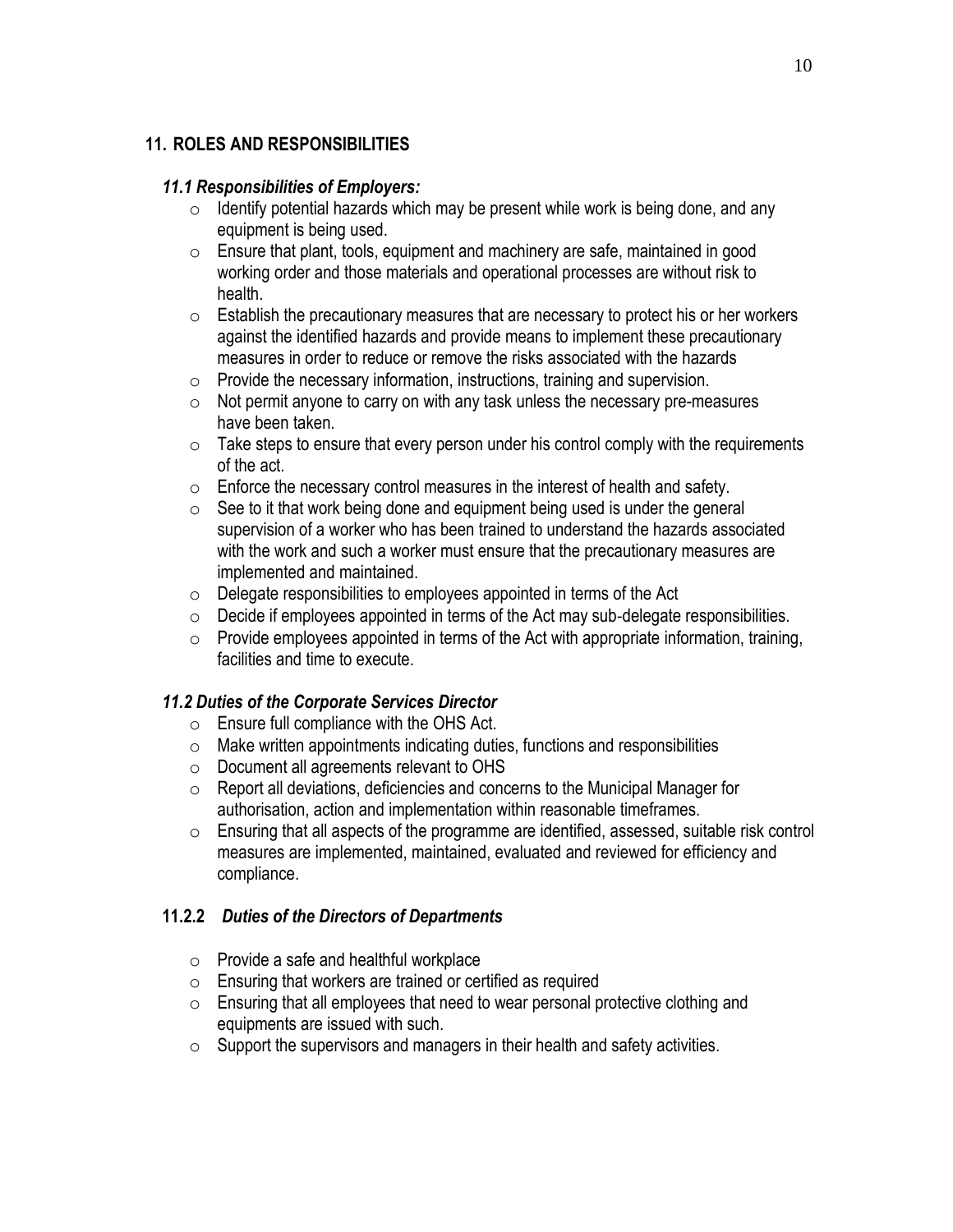## *11.3 Duties of Occupational Health Safety Officers*

- o Incident Investigations
- o Internal Audits
- o Monitoring of legal compliance
- o Training, development and facilitation of employees, reps, awareness, information, formal and informal training. Committee meetings, remedial actions, Contractor control
- $\circ$  Support structures for reps and committees
- o Maintain OHS information, records and database
- o Supervise COID Act execution and compliance
- $\circ$  Report on incidents, trends, risks

# *11.4 Duties of Employees*

- $\circ$  Take care of his or her own health and safety, as well as that of other persons who may be affected by his or her actions or negligence to act.
- $\circ$  Follow all the health and safety rules and procedures that are provided and communicated by the employer or anyone authorized or competent to do so.
- $\circ$  Wear the prescribed safety clothing or use the prescribed safety equipment where it is required
- $\circ$  Cooperate with an employer or any person who has been authorized by the employer to carry out duties in terms of the act.
- $\circ$  Inform the employer or their health and safety representative of any unhealthy circumstances or acts that they are aware of.
- $\circ$  Give information to an inspector from the Department of Labour if he or she should require it.
- $\circ$  Formally report any incident that they were involved in or aware of that could cause a health risk or that may result in an injury.
- $\circ$  Not to interfere with, damage or misuse anything that is provided in the interest of health or safety. This applies to intentional and or careless or irresponsible actions

# **11.5 HEALTH AND SAFETY REPRESENTATIVES**

- $\circ$  Health and Safety Reps shall be appointed from each Department and sections as described by section 17 of the OHS Act 85 of 1993. They shall serve as Reps for the duration of 3 years and new Reps shall be nominated and designated.
- o Health and Safety committees shall be established as prescribed in section 19 of the Act 85 of 1993.
- o The function of Health and Safety Representatives and Committees are as prescribed in section 18 and 20.
- $\circ$  The committee shall meet at least once in 2 months or as determined by the committee of each department.
- o Joint Health and Safety Committee shall meet on quarterly basis or when the need arise.